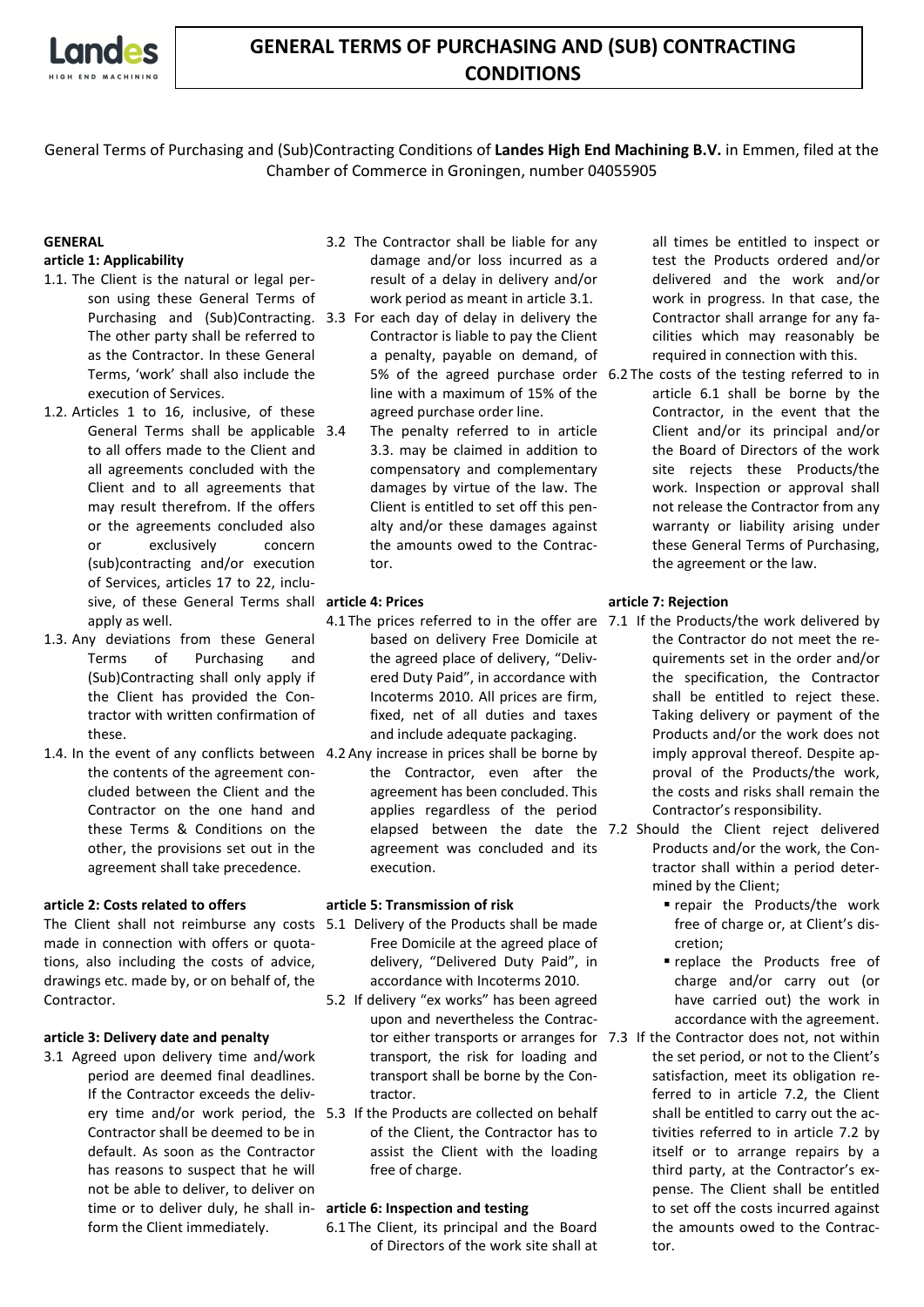

### **article 8: Intellectual property rights**

- 8.1. 'Intellectual Property Rights' are understood to include copyrights, database rights, industrial design rights, trademarks, patents, as well as the right to obtain these rights through petition, deposit, registration or any other means.
- 8.2. 'Intellectual Property Rights to 9.2 The the Work' are all Intellectual Property Rights to the work, to the Products and to the resources such as drawings, models, moulds and equipment, formed during or for the execution of the agreement between Contractor and Client.
- 8.3. All Intellectual Property Rights to the Work belong to the Client. The Contractor hereby nunc pro tunc transfers these rights insofar as possible to the Client and at first request of the Client the Contractor additional actions required for said transfer.
- 8.4. For the (transfer of) Intellectual Property Rights to the Work, the Client owes no compensation to the Contractor.
- 8.5. The Contractor relinquishes its 25 clause 1 subsection a of the Copyrights Act. Insofar as changes in the work, the products or their name are concerned, the Contractor also relinquishes its (moral) rights mentioned in article 25 clause 9.5 1 subsections b and c of the Copyrights Act. The Contractor will not appeal to the power(s) granted in article 25 clause 4 of the Copyrights Act.
- 8.6. The Contractor guarantees that the products to be delivered by him, the work to be performed by him and the Intellectual Property **article 10: Non-competition** Rights to the Work do not infringe any Third party rights, Intellectual Property Rights included, and safeguards the Client against all relevant claims. The Contractor will reimburse the Client for all damages as a result of any infringement.

### **article 9: Confidentiality**

9.1 All Confidential Information which 11.1 All appliances such as drawings, means and includes all information, documents, drawings, know-how,

and knowledge etc. disclosed by the Client in whatever form to the Contractor, shall be kept secret and confidential and shall not be disclosed to others or used by the Contractor for any purpose other than for the purpose of executing his respective contractual obligations.

- Confidential Information as meant in article 9.1 shall not be disclosed, directly or indirectly to any 11.2 third party, without the express written consent of the Client. If for the execution of the agreement the Contractor needs to disclose the 11.3 Confidential Information to its employees, the Contractor is obliged to bind its employees to the same confidentiality obligations as stipulated in this agreement, before the Confidential Information is disclosed to them.
- will without any delay carry out any 9.3 If the Contractor has to disclose the Confidential Information as meant in article 9.1 to any third party (parties) in connection with the execution of his contractual obligations, he shall also bind such party (parties) to the same confidential obligations as stipulated in this article.
- (moral) rights mentioned in article 9.4 The Contractor shall owe the Client a penalty payable on demand to the amount of **15**% of the total order sum with a minimum of € **2.500,=,**  if it violates one or more of the aforementioned obligations.
	- 9.5 The penalty referred to in article **article 12: Liability**  9.4 may be claimed in addition to damages by virtue of the law. The Client shall be entitled to set off this penalty and or these damages against the amounts owed to the Contractor.

Without the express written consent of the Client, the Contractor shall completely refrain from quotations and/or offers to the princidirectly or via mediation by any third parties.

### **article 11: Appliances**

models, moulds, matrices and tools which Client puts at the disposal of the Contractor for the purpose of executing its respective contractual obligations shall remain or shall become under all circumstances the property of the Client. This also applies to the appliances, which Contractor especially made within the framework of the agreement irrespective of whether costs are charged to the Client for their production.

- All resources and all copies made of these must be made available to the Client or returned to the Client upon its first request.
- At Client's demand the appliances have to be clearly and indelibly marked as the property of the Client. The Contractor shall indicate the Client's ownership of these appliances to any third party that may wish to seize them.
- Notwithstanding the stipulations in article 9 the Contractor shall not use the appliances for any purpose other than the performance of his contractual obligations. The Contractor shall not reveal the appliances to third parties without Client's express written permission. The Contractor shall bear the risk of loss of and/or damages to the appliances and shall at his own expense insure the appliances against these risks.

- compensatory and complementary 12.1.The Contractor is fully liable for all direct and consequential losses, which may arise as a result of an attributable shortcoming or wrongful act of the Contractor, its staff or auxiliary persons. This also includes any loss arising as a result of the presence, use, delivery or removal of the property of the Contractor, its staff or other persons engaged by the Contractor in the execution of the order.
- pal relating to the work, whether 12.2.The Contractor shall fully indemnify the Client against third-party claims for loss compensation as meant in the first paragraph.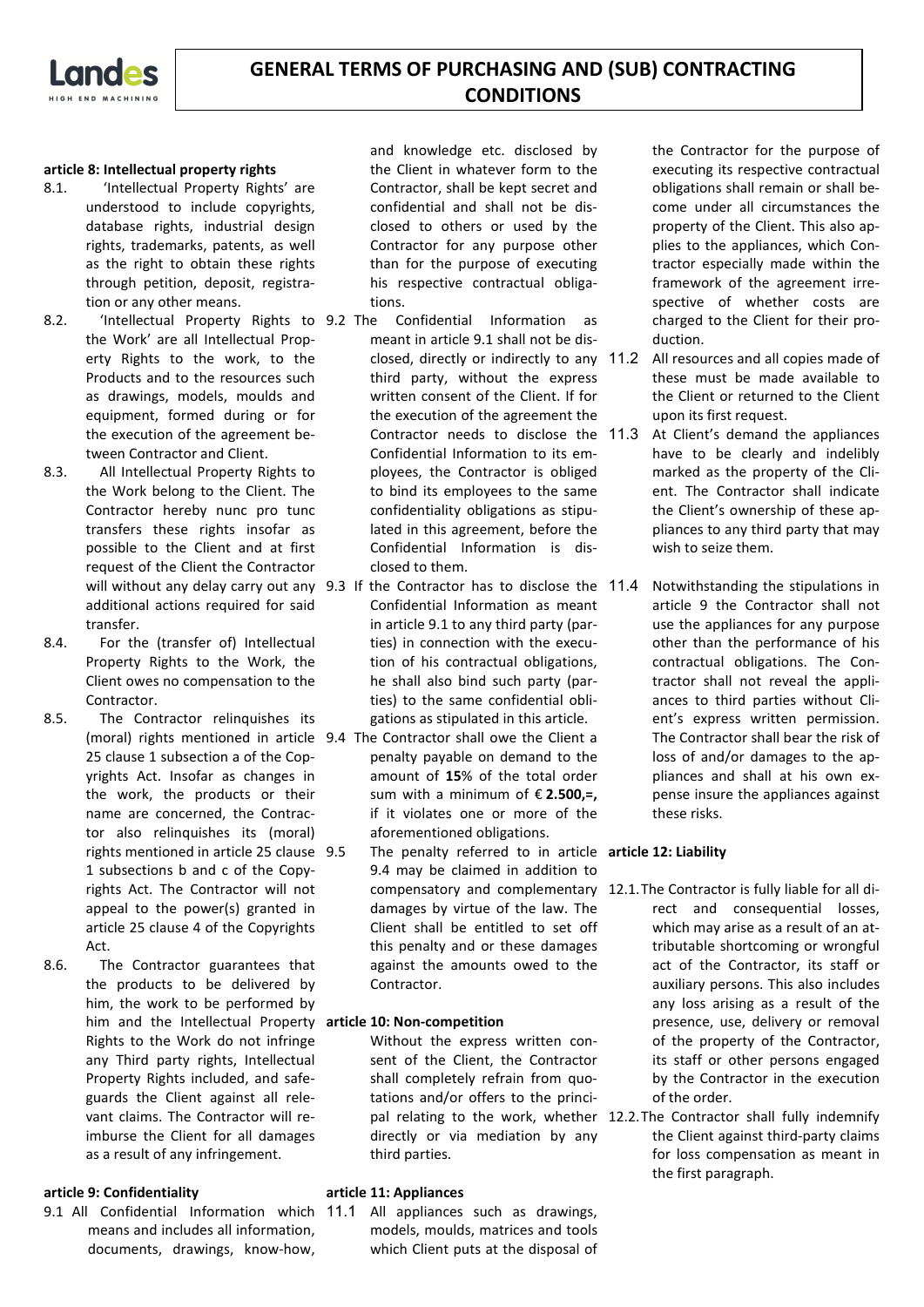

### **article 13: Insurance**

The Contractor shall prove to the Client, upon its request and to the Clients satisfaction, that the Contractor has arranged, at its own expense, adequate insurance for any loss the Client might sustain as a result of acts or omissions of the Contractor and/or any third parties used.

### **article 14: Warranty**

- 14.1. The Contractor gives warranty that all Products/the work provided by the Contractor comply with the agreement, be free from any faults or defects with respect to material, design and manufacturing for a period of 24 months after the Products/the work have been put into use or to a maximum of 30 months 15.4. from the date of delivery.
- 14.2. The Client shall repair all defects in the Products/the work which become apparent during the warranty period immediately and in consultation with the Client, or, at the Client's discretion, else replace the defective Products, work or parts of the work.
- 14.3. All Costs in connection with the repair or the replacement of the Products/the work shall be borne by the Contractor. Those costs include inter alia the costs for returning the Products/the work to operation after the aforementioned repair or replacement. If the Products/the work form part of a larger object, the costs in connection with returning said object to operation will also be born by the Contractor.
- 14.4. In case the Contractor does not fulfil his responsibilities as agreed within this article, the Client tract the rework in order to fulfil the Contractor's warranty respon- 16.1 sibilities at the Contractor's risk and expense. The Client shall be enti- 16.2 tled to set off the costs incurred against the amounts owed to the Contractor.

### **article 15: Payment**

15.1. Payment will be effected within the agreed term of payment as much as possible, unless the Client has a complaint after taking delivery of

the Products - including the corresponding documents - with regard to the quantity and/or quality of the consignment or if the consignment is rejected.

- In the event of advance payment or periodic payment, the Client shall be entitled to demand a sufficient guarantee for delivery at Client's discretion. If the Contractor does **(SUB)CONTRACTING/SERVICES** not provide this within the set period, it shall immediately be in de- article fault. The Client shall in that case **ment/Pledging** be entitled to rescind the agreement and to recover its losses from the Contractor.
- The Client shall be entitled at all times to offset any amounts the parties may have to claim from each other.
- The Client reserves the right to pay the Contractor the social security contributions and wage tax owed by the Contractor with respect to the work, for which the Client is **article 18: Contractor's obligations** jointly and severally liable pursuant 18.1 to the Wages and Salaries and Social Security Contributions (Liability of Subcontractors) Act, by payment into its blocked account as referred to in the Wages and Salaries and Social Security Contributions (Liability of Subcontractors) Act, or into the deposit held for the Contractor by the Tax Collectors Office.
- Without prejudice to the provisions of the previous paragraph, the Client shall at all times be entitled to deduct the social security contribu- c. tions and wage tax amounts referred to above from the (sub)contract sum and to pay these directly to the Tax Collectors Office on behalf of the contractor.

### is entitled to rework or to subcon- article 16: Applicable law and choice of **forum**

- The law of the Netherlands is applicable.
- The Vienna Convention on Contracts for the International Sale of Products (CIGS) is not applicable, e. nor is any other international regulation the exclusion of which is permissible.
	- 16.3 Only the Dutch civil court that has jurisdiction in the place of establishment of the Client may take cognisance of disputes, unless this

would be contrary to peremptory law. The Client may deviate from this rule of jurisdiction and apply the statutory rules governing jurisdiction. The parties may agree a different form of dispute resolution such as arbitration or mediation.

# 17: Prohibition on Assign-

The Contractor shall be prohibited from assigning, pledging or transferring under any title whatsoever, the ownership of the social security contributions and wage tax due, included in the contract sum, for which the Client is liable pursuant to the Wages and Salaries and Social Security Contributions (Liability of Subcontractors) Act.

- The Contractor is obliged to:
	- have a valid declaration of registration from the relevant Employee Insurance Schemes Administration Office (UWV), in so far as this is provided by the Office. The Contractor is obliged to show this registration form at the Client's request;
	- at the request of the Client, provide the Client with a recent extract (no older than three months) from the Trade Register of the Chamber of Commerce;
	- hand over to the Client a list of all employees to be employed for the work, as well as hand over once only for each employee(before the employee commences work) a copy of valid proof of identity and, upon request, payroll records;
	- hand over to the Client a mandays register, which states for each employee the name, social security number, address**,** domicile, date of birth and number of hours worked and on which date;

strictly comply with all obligations regarding the employees employed by the Contractor;

f. strictly perform all statutory obligations with respect to the payment of social security contributions and wage tax related to the work assigned to it and, further-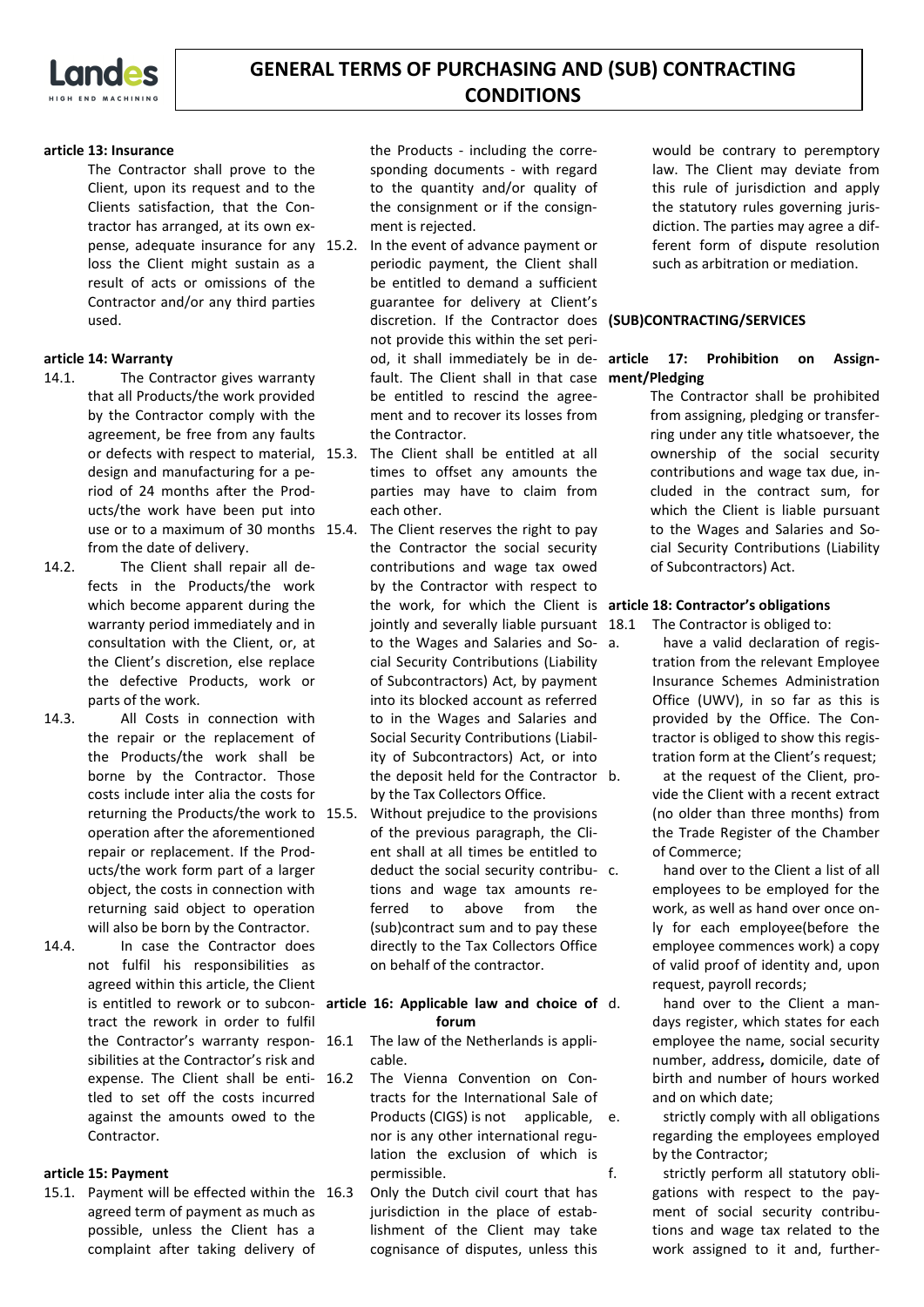| $\bullet$ $\bullet$ |                    |
|---------------------|--------------------|
|                     | HIGH END MACHINING |

more, to strictly observe the appli-**article 19: Organisation of the work**

- g. automatically provide a periodic statement with respect to its payment of wage tax and social securi- 19.2. ty contributions, as referred to in the guideline(s) established within the framework of the Wages and Salaries and Social Security Contributions (Liability of Subcontractors)  $Art$
- h. at the request of the Client, prepare weekly reports according to a model approved by the Client and 19.3. to offer the weekly reports, completed and signed, to the Client every week for its approval;
- i. if the Wages and Salaries and Social Security Contributions (Liability of Subcontractors) Act is applicable, set up its administration in such a way the following information can be instantly retrieved:
	- the agreement or the content of the agreement on the basis Contractor has performed the Work;
	- the data/information concerning the fulfilment of the obligations under the agreement including a registration of the persons engaged and the days/hours during which those persons have carried out the work;

the payments made under the agreement.

- j. to provide the Client, upon request, with all information for its own administration or the administration of its principal;
- k. if the Wages and Salaries and Social Security Contributions (Liability 19.5. of Subcontractors) Act is applicable, have at its disposal the original escrow account agreement and to show this at the Client's request, unless parties have agreed that the Client shall deposit directly into the 19.6. deposit held for the Contractor by the Tax Collectors Office.
- 18.2 In case the Contractor has not, or not yet, complied with its obligations of paragraph 1, the Client 19.7. shall only be obliged to make any payment after it has received the missing data and has processed these administratively, and/or the Contractor has complied with any of its other obligations.

- cable Collective Labour Agreement; 19.1. The Contractor shall be obliged to exclusively observe the Client's directions and instructions.
	- The Client shall be authorised to deny the Contractor's employees access to the work or to arrange for their removal, on account of unsuitability, disorderly conduct, misconduct etc., without reimbursement of any damages / costs the Contractor may encounter as a result thereof.
	- The work and break times at the work site and the rest days or public holidays, vacations or other days off recognised generally or at the location of the work site, or prescribed by public authorities or pursuant to any Collective Labour 19.9. Agreement, shall also apply to the Contractor and its employees who execute work at the work site. It shall not be possible for the Contractor to recover any losses arising from this from the Client. The latter shall also apply if the Contractor's of a strike or other causes evident at the Client or at third parties;
	- Unless agreed otherwise, the Contractor is obliged to ensure, from commencement to completion of the work, that there is a regular foreman at the work site, with both organisational and technical arrangements. His name must be known to the persons or institutions designated by the Client.
	- The Contractor should provide its employees with the correct means of personal protection and to supervise their (correct) use. Any costs arising from this shall be borne by the Contractor.
	- 19.6. Any required insurance as well as 19.12. On completion of the work, the the excess of any CAR policy which may have be taken out with respect to the work site, shall be at the Contractor's expense.
	- 19.7. The Contractor should arrange for **article 20: Invoicing** of the work is completely adjusted to the planning established by the Client and that other work does not come to a halt. If the Client alters the planning/progress in the work, the Contractor shall be obliged to

adjust itself to this. Manpower changes shall only be permitted following the Client's approval.

19.8. As prescribed by the Motor Insurance Liability Act (WAM), the Contractor shall be obliged to ensure that the working materials subject to the WAM supplied by it are insured. With respect to the working materials subject to the WAM which are rented by the Contractor, it should be proven to the Contractor's satisfaction that these materials meet the aforementioned insurance requirements. Furthermore, the Contractor is obliged to have an adequate insurance for the working risks of the working materials subject to the WAM supplied by it.

- With respect to cables, pipes and other overground and subterranean property of third parties, the Contractor shall at all times continue to be obliged to arrange for the determination of their location. The Contractor should inform the Client immediately about any damage.
- services cannot be used on account 19.10. Any required materials such as scaffolding, hydraulic platforms, hoisting materials and small materials, including hand tools, measuring equipment, mobile scaffolding, ladders and stepladders etc., shall be arranged by the Contractor and included in the total price.
- whom it shall be possible to make 19.11. If work has to be done on, or to, parts of the work site which have already been completed, such as plastered walls, tiling, paintwork etc., the Contractor should take protective measures in order to prevent damage and/or soiling. Any damage and/or soiling which is detected during or after the work, shall be deemed to have been caused by the Contractor..
	- Contractor should deliver the work broom clean and leave behind a clean work site.

such manpower that the execution 20.1 Notwithstanding the provisions of article 18.2, the Client shall only approve an invoice for payment provided the work, or the part to which the instalment pertains, has been completed to the Contractor's satisfaction and provided the in-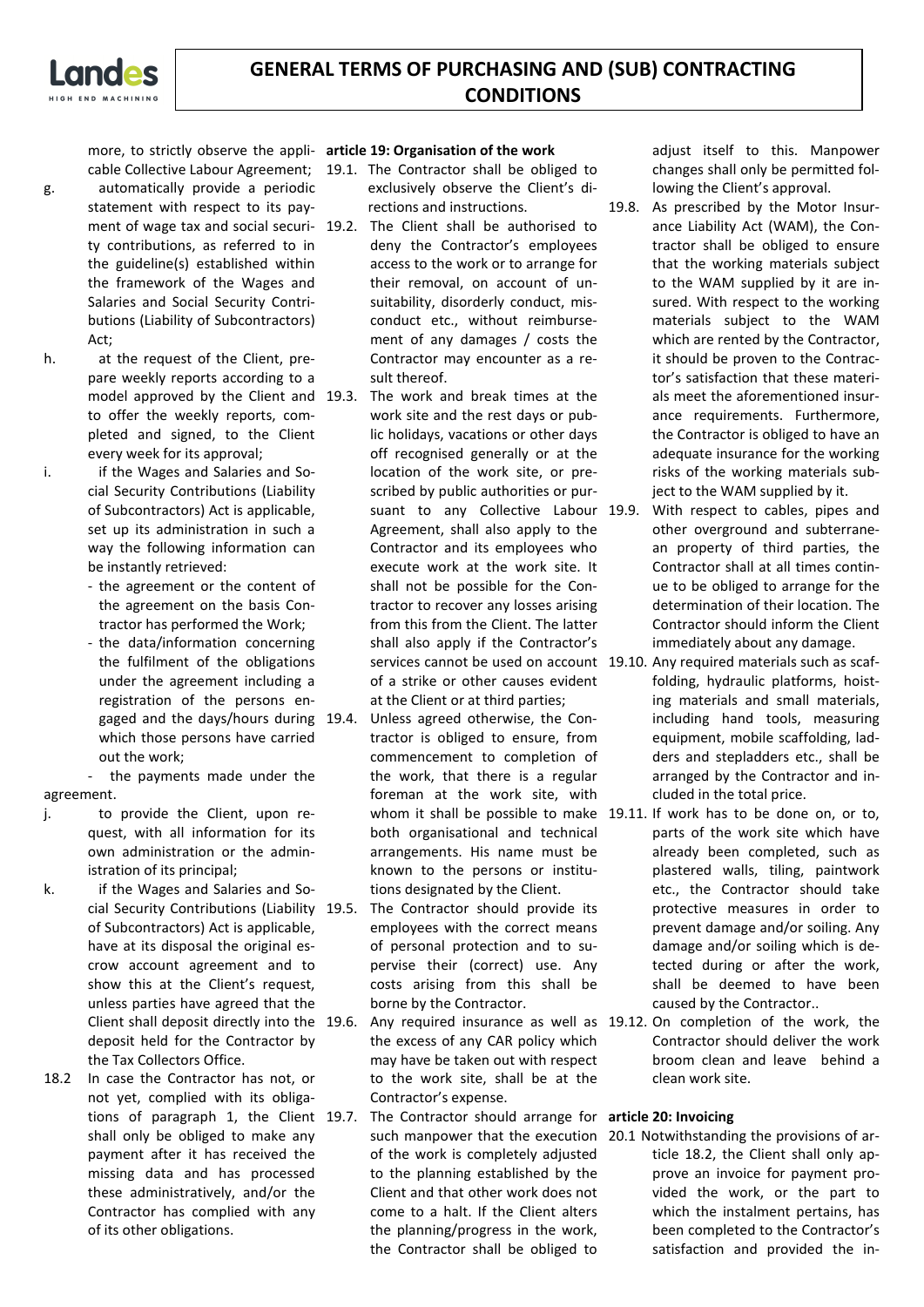

ments as set out in article 20.2.

- 20.2 The invoice should meet the statutory requirements set forth in the Turnover Act. The Contractor should at any rate state the following details clearly and in an orderly fashion:
- a. the date of issue of the invoice;
- b. a consecutive invoice number;
- c. the Client's name and address;
- d. the Contractor's name and address;
- e. the number of the agreement;
- f. the work site and the location(s) at 22.3.Transfer/subcontracting shall not afwhich work has been executed, to which the invoice pertains;
- g. the period and the execution to which the invoice pertains;
- h. the amount of man-hours worked, the amount of labour costs and (separately) the percentage of wage taxes contained in the labour costs, if the Wages and Salaries and Social Security Contributions (Liability of Subcontractors) Act is applicable;
- i. a statement of the turnover tax or the transfer arrangements with respect to it, if this is not applicable, and in the latter case, the amount of turnover tax;
- j. a statement of the VAT identification number of the Contractor;
- k. a statement of the VAT identification number of the Client, if the VAT payment has been transferred to the Client;
- l. an indication of the invoice amounts, split according to tax rate and subsequently subdivided into unit prices and any discount applied.

### **article 21: Statutes and regulations**

- 21.1. The Contractor shall comply with all statutory and other regulations, terms and provisions which are applicable to the work pursuant to the contracting agreement concluded by the Client with its client.
- 21.2. The Contractor shall itself and at its own costs procure any permits and safety measures in connection with the work.

### **article 22: Execution by third parties**

22.1.Without prior written permission from the Client, the Contractor is not allowed to transfer or subcontract the order or any part of it, or the execution of it to another party.

voice meets the formal require-22.2.If the Contractor, after having obtained permission, assigns the work or any part of it, to a third party, it is obliged to immediately draw up a written agreement with respect to this. The terms of that agreement should correspond with the agreement concluded for the work between the Contractor and the Client, at which the Contractor and the third party mutatis mutandis take the legal position of respectively the Client and the Contractor.

- fect the Contractor's obligations under the agreement with the Client.
- 22.4.Without prejudice to the provisions in articles 22.1, 22.2 and 22.3, the Contractor shall not be authorised to use the employees made available to it, until after the Client's prior written permission. In the event that the work is subcontracted, or workers are hired in, as referred to above, the Contractor shall be obliged to comply with the administrative regulations of the 'Uitvoeringsregeling inleners – keten - en opdrachtgeversaansprakelijkheid 2004'.